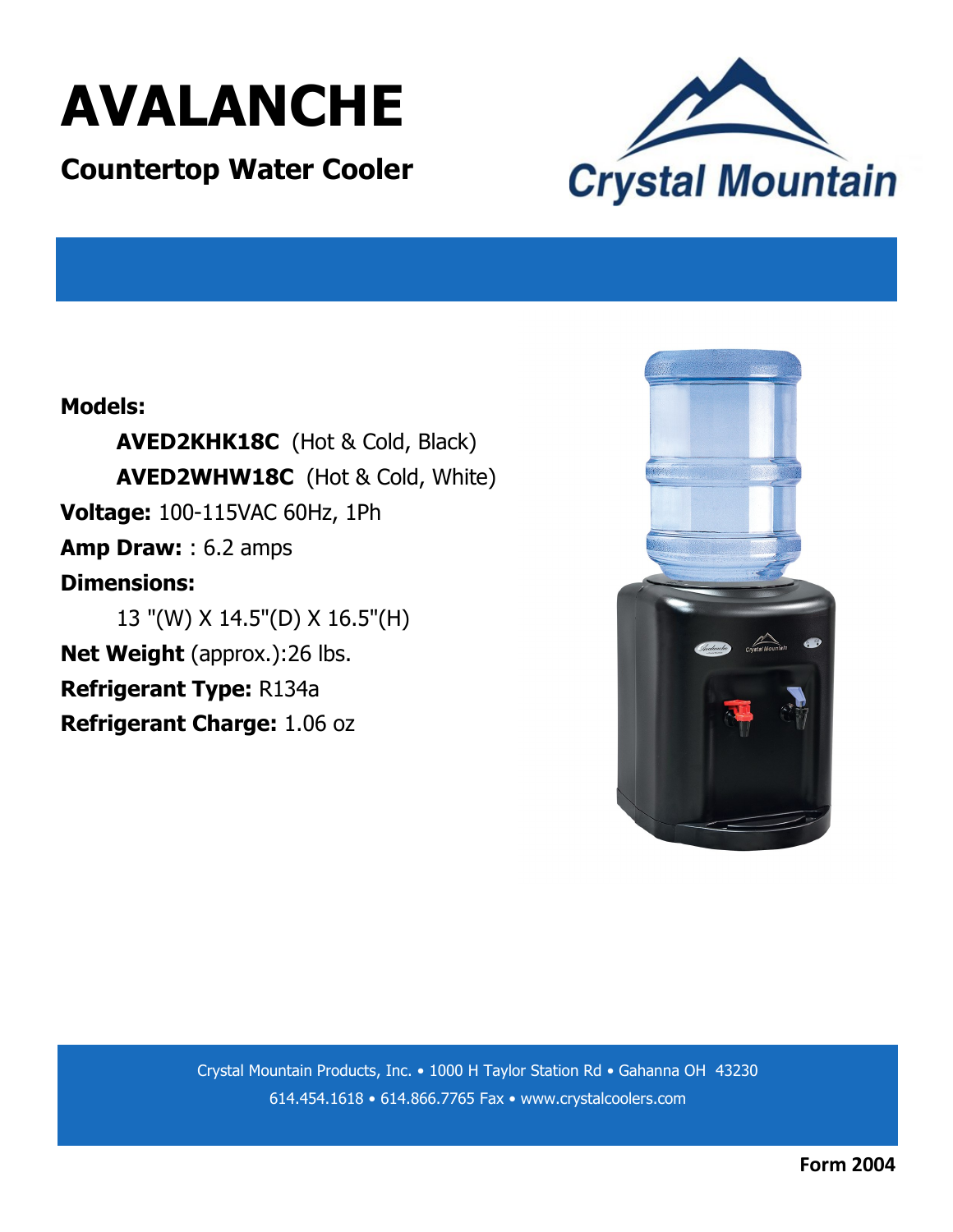# **PARTS DIAGRAM**

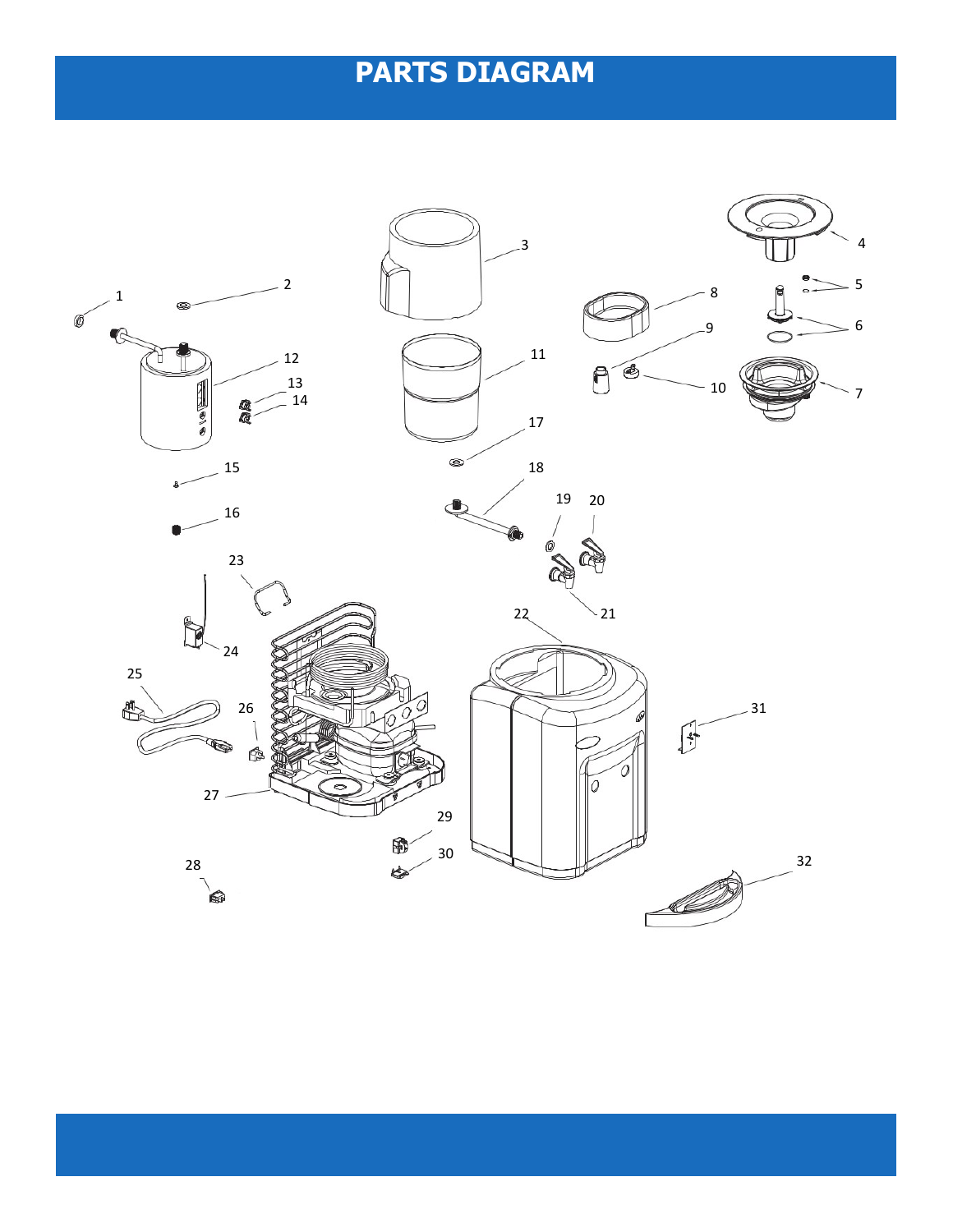# **PARTS LISTING**

| <b>DESCRIPTION</b>                                                                                                                                                                                                                   | <b>AVED2KHK18C</b> | <b>AVED2WHW18C</b>        |
|--------------------------------------------------------------------------------------------------------------------------------------------------------------------------------------------------------------------------------------|--------------------|---------------------------|
| Faucet Gasket, Hot [100018] SIL-C100018                                                                                                                                                                                              |                    | SIL-C100018               |
|                                                                                                                                                                                                                                      |                    | SIL-C000002               |
|                                                                                                                                                                                                                                      |                    | <b>REF-C000052</b>        |
| 4. DryGuard <sup>™</sup> Cone                                                                                                                                                                                                        |                    |                           |
|                                                                                                                                                                                                                                      |                    | N/A                       |
| White Married March 2014 M/A                                                                                                                                                                                                         |                    | PLC-C100045               |
|                                                                                                                                                                                                                                      |                    | SUB-C000199               |
|                                                                                                                                                                                                                                      |                    | SUB-C000111               |
| 7. DryGuard <sup>™</sup> Assy                                                                                                                                                                                                        |                    |                           |
|                                                                                                                                                                                                                                      |                    | N/A                       |
|                                                                                                                                                                                                                                      |                    | SUB-C100147               |
|                                                                                                                                                                                                                                      |                    | PLC-C000197               |
|                                                                                                                                                                                                                                      |                    | PLC-C000161               |
|                                                                                                                                                                                                                                      |                    | PLC-C000139               |
|                                                                                                                                                                                                                                      |                    | PLC-C100079               |
|                                                                                                                                                                                                                                      |                    | SUB-C000197               |
| 13. Limiter                                                                                                                                                                                                                          |                    | ELE-C100058               |
|                                                                                                                                                                                                                                      |                    | ELE-C100109               |
| ELE-C100109<br>15. Drain Plug, HT<br>16. Drain Cap, HT<br>17. Elbow Gasket Seal<br>17. Elbow Gasket Seal<br>18. PLC-C1000029                                                                                                         |                    | SIL-C100055               |
|                                                                                                                                                                                                                                      |                    | PLC-C100004               |
|                                                                                                                                                                                                                                      |                    | SIL-C000029               |
|                                                                                                                                                                                                                                      |                    | PLC-C000169               |
| 18. Elbow, Countertop PLC-C000169<br>19. Faucet Gasket, Cold Communication Collection Casket, Cold Casket Collection Casher Casher Collection Cast<br>20. Faucet Gasket, Cold Cassing Casher Collection Cast Cast Cast Cast Cast Cas |                    | SIL-C100056               |
|                                                                                                                                                                                                                                      |                    |                           |
| 20. Faucet,                                                                                                                                                                                                                          |                    |                           |
|                                                                                                                                                                                                                                      |                    | N/A<br><b>FAU-C000006</b> |
| 21. Faucet,                                                                                                                                                                                                                          |                    |                           |
|                                                                                                                                                                                                                                      |                    |                           |
|                                                                                                                                                                                                                                      |                    | N/A                       |
|                                                                                                                                                                                                                                      |                    | FAU-C000035               |
|                                                                                                                                                                                                                                      |                    | SUB-C100081               |
| 23. Handle                                                                                                                                                                                                                           |                    | SMT-C100003               |
|                                                                                                                                                                                                                                      |                    | REF-C100047               |
| 25. Power Cord<br>26. Plug, IEC Connector<br>26. Plug, IEC Connector                                                                                                                                                                 |                    | ELE-C100025               |
|                                                                                                                                                                                                                                      |                    | ELE-C000013               |
| 27. Base Plate                                                                                                                                                                                                                       |                    | PLC-C000160               |
|                                                                                                                                                                                                                                      |                    | ELE-C000010               |
|                                                                                                                                                                                                                                      |                    | REF-C100085               |
|                                                                                                                                                                                                                                      |                    | <b>REF-C100086</b>        |
|                                                                                                                                                                                                                                      |                    | ELE-C100030               |
| 32. Drip Tray                                                                                                                                                                                                                        |                    |                           |
|                                                                                                                                                                                                                                      |                    | N/A                       |
|                                                                                                                                                                                                                                      |                    | PLC-C000157               |
| Parts Not Shown                                                                                                                                                                                                                      |                    |                           |
|                                                                                                                                                                                                                                      |                    | LBL-C100001               |
|                                                                                                                                                                                                                                      |                    | LBL-C100003               |
|                                                                                                                                                                                                                                      |                    | SUB-C100263               |
| On/Off Label<br>POU Conversion Float<br>Baffle Disk (for POU versions)<br>PLC-C000073                                                                                                                                                |                    | PLC-C000073               |